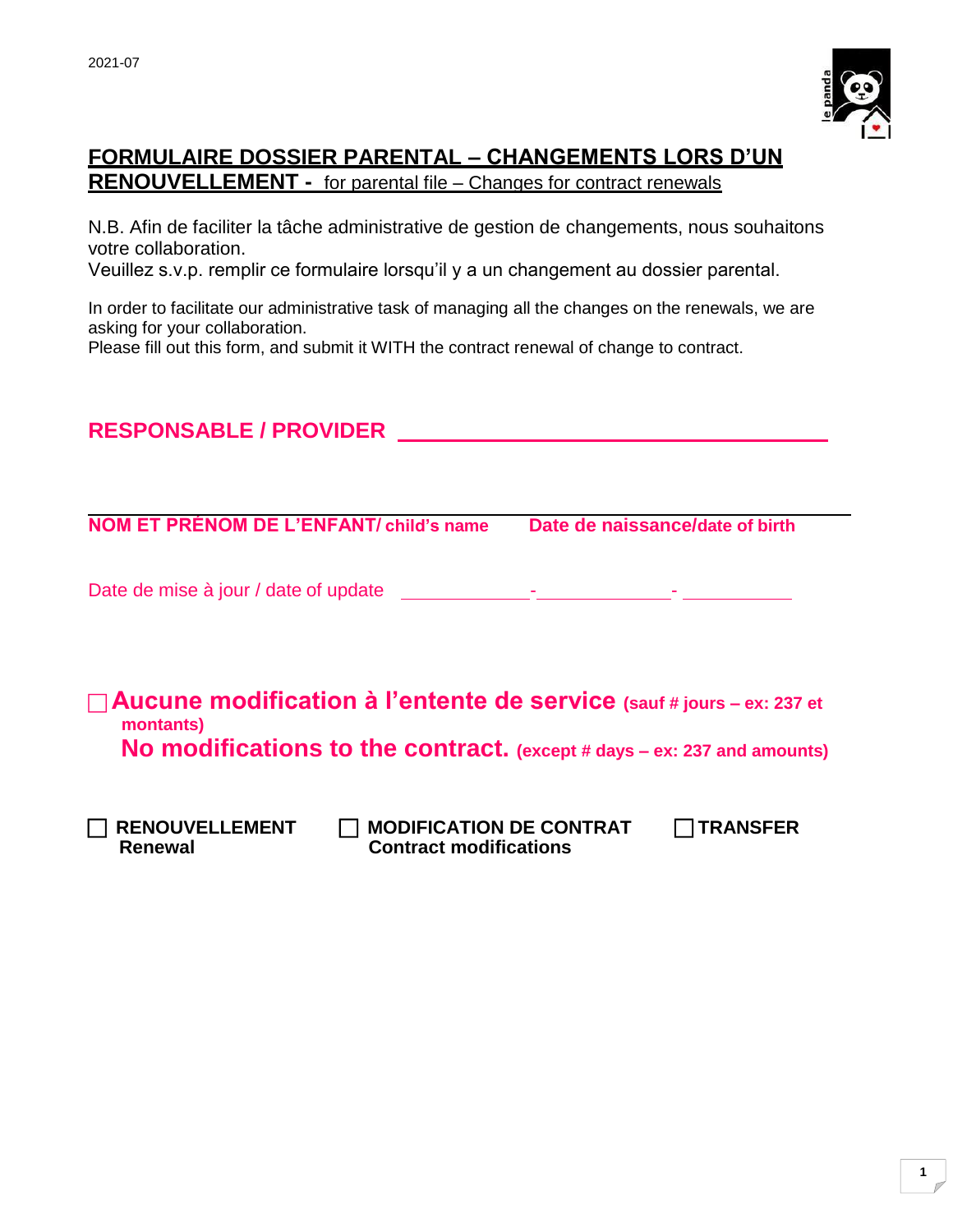## **RESPONSABLE ENFANT**

*Veuillez indiquer tout changement à vos informations personnelles / please indicate all changes to the following information :*

| <b>MÈRE</b> (mother)            |                       |                           |
|---------------------------------|-----------------------|---------------------------|
| Nom (family name)               | Prénom (given name)   |                           |
| Numéro (number)<br>rue (street) |                       | appt                      |
| Ville (city)                    | Province              | Code postal (postal code) |
|                                 |                       |                           |
| Tél résidence (home phone tel)  | Tél bureau (work tel) | poste (extention)         |
| Courriel / email:               |                       |                           |

| <b>PÈRE</b> (father)            |                       |                           |
|---------------------------------|-----------------------|---------------------------|
| Nom (family name)               | Prénom (given name)   |                           |
| Numéro (number)<br>rue (street) |                       | appt                      |
| Ville (city)                    | Province              | Code postal (postal code) |
|                                 |                       |                           |
| Tél résidence (home phone tel)  | Tél bureau (work tel) | poste (extention)         |
| Courriel / email: _________     |                       |                           |